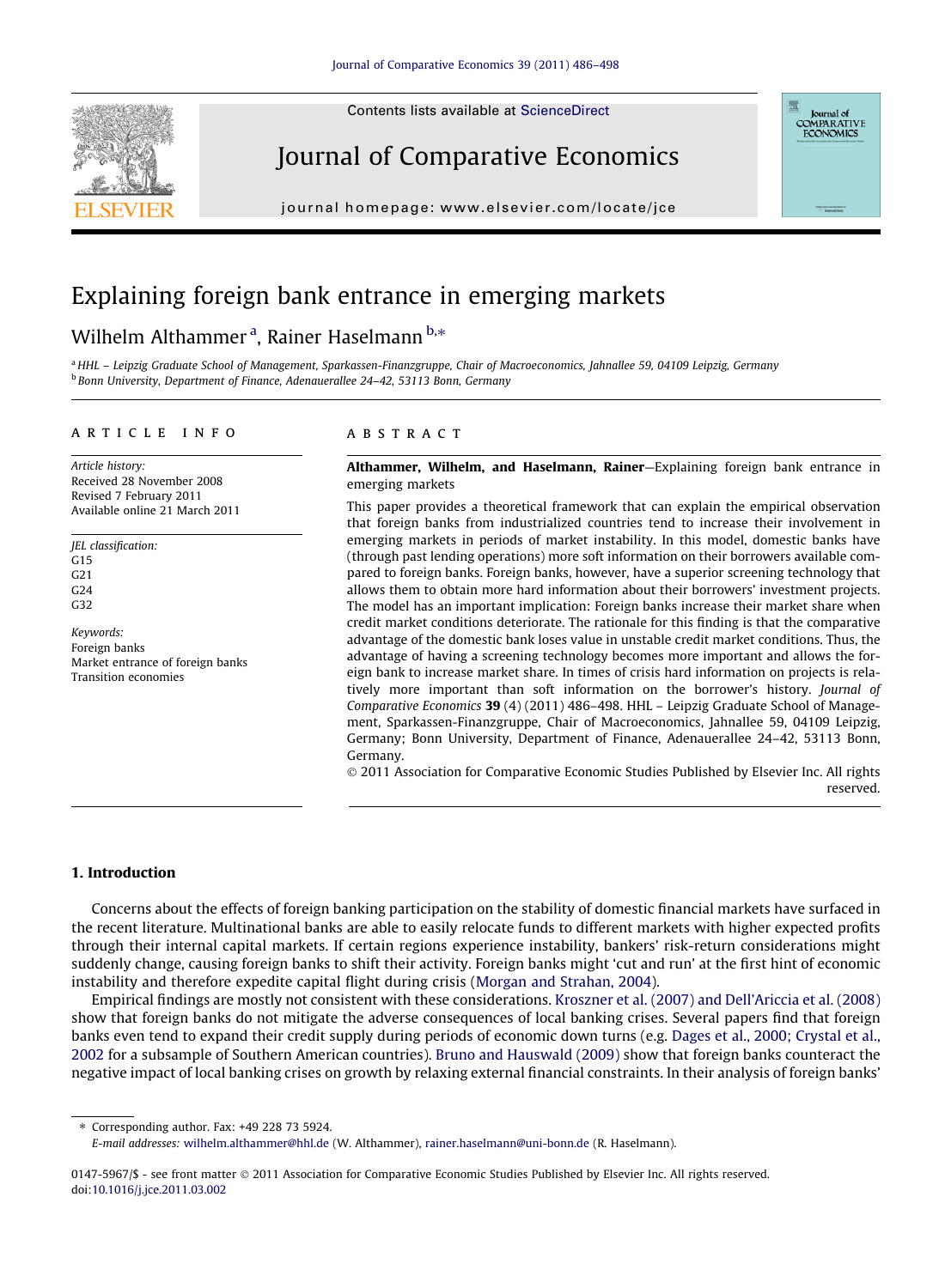behavior in CEE transition economies, [de Haas and van Lelyveld \(2004\) and Kraft \(2002\)](#page--1-0) find that foreign banks consider problematic economic conditions as an opportunity to expand either through new acquisitions or by extending existing credit lines. Based on firm level data, [Giannetti and Ongena \(2010\)](#page--1-0) document that foreign banks that acquire domestic banks with a high proportion of non-performing loans, appear less likely to drop their clients in contrast to domestic banks.

How can this behavior of foreign banks be explained theoretically? Why do foreign banks tend to extend and not reduce their lending in emerging markets experiencing banking crises? Why do multinational banks not reallocate their funds through internal capital markets to regions with less economic volatility? The aim of this paper is to provide a theoretical framework for such outcomes.<sup>2</sup> One major difference between foreign and domestic banks in emerging markets is the information set used to make lending decisions. In general, domestic banks have more soft information about their borrowers, since they have knowledge about their ability and their local environment from past lending operations. Such an information advantage of domestic banks over their foreign competitors has been widely documented in the literature (see [Mian, 2006; Khanna](#page--1-0) [and Palepu, 2000; Buch, 2003](#page--1-0)). In contrast, foreign banks may have better screening and/or monitoring technology available that allows them to collect hard information on their borrowers' investment projects.<sup>3</sup> Our model uses these differences in information structure to establish the following result: In equilibrium, foreign banks take market shares from their domestic counterparts if economic conditions deteriorate. The intuition underlying this finding is that during periods of economic instability, the availability of hard information on current investment projects becomes relatively more important than soft information on the borrower's financial history. Therefore, adverse economic conditions allow foreign banks to capitalize their technological advantage over domestic banks. Foreign banks become relatively more profitable and, thus, increase their market share.

Since no comprehensive theory of foreign banking exists, our findings add to the current literature. The model provides an explanation for the frequency of foreign market entrants, even though foreign banks have an information disadvantage and domestic economic conditions are unstable. Specifically, it also helps to explain the high market share of foreign banks in Eastern European transition countries. The paper is structured as follows. In Section 2 we derive our model and its implications. Subsequently, model implications are discussed in Section 3. Finally, conclusions are provided in Section 4.

## 2. Modeling foreign banks' entry into the CEE countries

The decision to enter a foreign market involves information and regulatory costs for foreign banks [\(Buch, 2003](#page--1-0)). Moreover, foreign banks are hindered by linguistic and cultural barriers ([Chang et al., 1998\)](#page--1-0). These features complicate the theoretical explanation of the high market share of foreign banks in the transition economies. Literature provides several approaches to model a bank's entry into a new market. Usually, it is assumed that banks are not perfectly informed about certain characteristics of borrowers. [Dell' Ariccia et al. \(1999\)](#page--1-0) use a duopoly model with Bertrand competition to focus on the asymmetric information new entrants face when moving into a new market. One drawback of this type of model is an equi-librium only exists if banks pursue mixed strategies, which is difficult to interpret in practice.<sup>4</sup> [Bouckaert and Degryse \(2004\)](#page--1-0) distinguish between soft information about borrowers' abilities and hard information about project outcomes. By introducing switching costs into a Bertrand competition setup, they show the existence of an equilibrium in pure strategies, and illustrate how banks may strategically disclose information about borrowers to new market entrants. Contrary to these duopoly models, [Lehner and Schnitzer \(2008\)](#page--1-0) use a Hotelling model of spatial competition to analyze the spillover effect on domestic banks after the entry of a foreign banks with a superior screening technology. [Detragiache et al. \(2008\)](#page--1-0) analyze the effect on a competitive equilibrium if a foreign bank enters that has lower costs to monitor hard information, but higher costs to monitor soft information. By assuming switching costs, the model derived in this section is building on the basic structure of [Bouckaert and Degryse](#page--1-0) [\(2006\)](#page--1-0). We extend their framework by assuming that the entrant bank has access to a screening technology, which allows her to evaluate investment projects of credit applicants with a noisy signal. Thus, the incumbent bank has a competitive advantage concerning soft information and the entrant bank has an advantage concerning hard information.

## 2.1. Background and setup

In the subsequent, we consider credit markets in emerging markets. There are two periods and two representative banks, a domestic bank I (also referred to as the incumbent bank) and a foreign bank E (also referred to as the new entrant bank). In  $t = 1$ , the domestic bank has a monopoly and gives out credits to borrowers. Bank I has no initial information on the borrowers' characteristics. The situation in  $t = 1$  is assumed to be exogenously given and is, therefore, not further modeled. Nevertheless, it is necessary that bank I makes a positive profit. By being the monopoly bank in the market during the first period, the domestic bank establishes a relationship with its borrowers as done in the model of [Rajan \(1992\).](#page--1-0) This relationship allows bank I to observe characteristics of the borrower. In the second period  $t = 2$ , the market is opened to new entrants so that the foreign bank can decide to enter the market and compete with the domestic bank. Competition throughout the sub-

 $2$  The focus of this paper is on foreign banks' reaction to crises in emerging markets. The transmission of financial instability originating from developed markets through foreign banks (i.e. the financial crisis of the year 2008) is not the focus of this paper. See [Cetorelli and Goldberg \(2010\)](#page--1-0) on this issue.

<sup>&</sup>lt;sup>3</sup> These assumptions match the circumstances in many emerging markets (see e.g. [Sengupta, 2007; Claeys and Hainz, 2006\)](#page--1-0).

<sup>&</sup>lt;sup>4</sup> Some approaches that attempt to explain the high foreign market share in the transition economies (e.g. [Hainz, 2003; Claeys and Hainz, 2006](#page--1-0)) are based on this model structure.